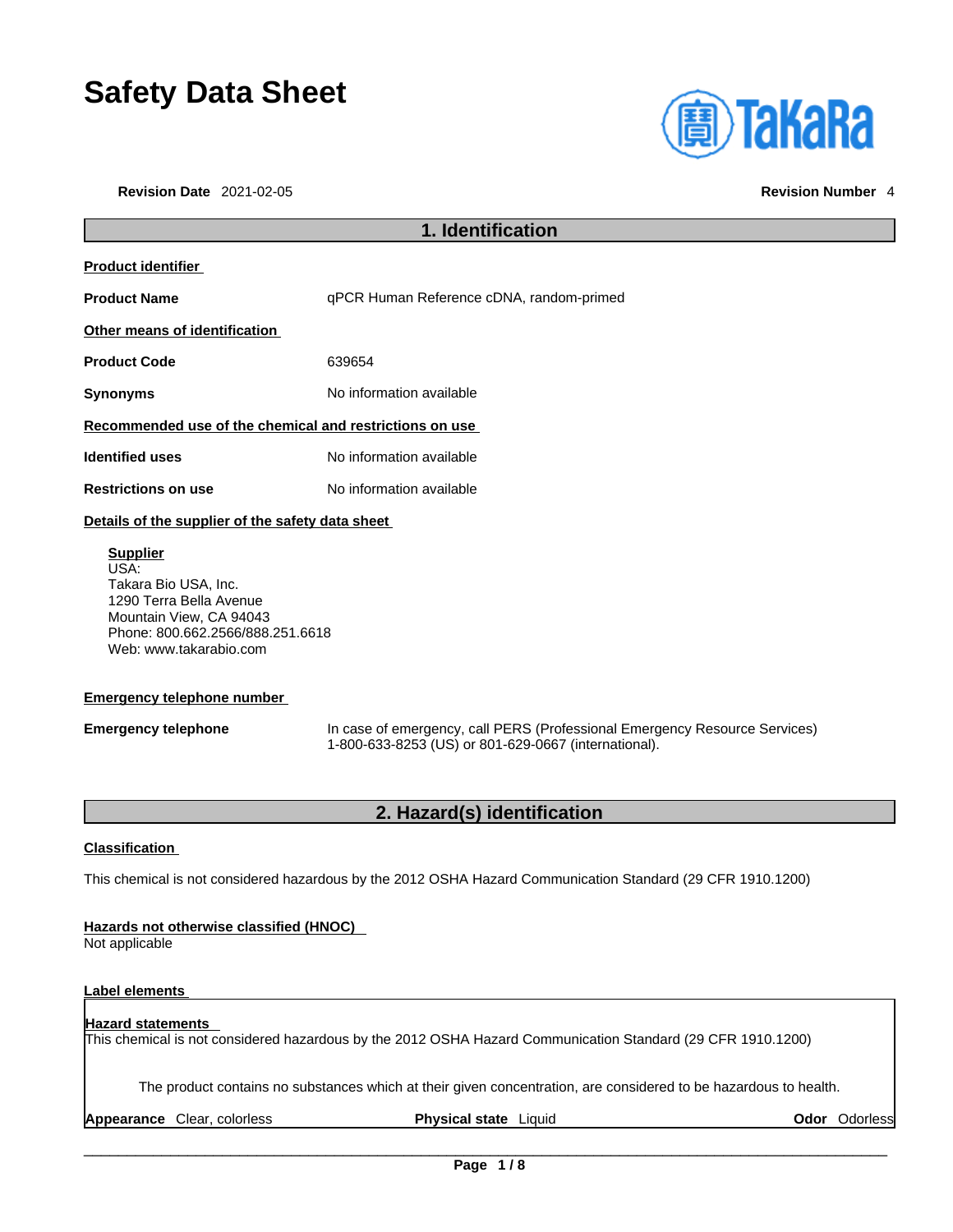#### **Other information**

No information available.

## **3. Composition/information on ingredients**

#### **Substance**

Not applicable.

#### **Mixture**

L

The product contains no substances which at their given concentration, are considered to be hazardous to health

|                                                                 | 4. First-aid measures                                                                                                   |  |  |  |  |
|-----------------------------------------------------------------|-------------------------------------------------------------------------------------------------------------------------|--|--|--|--|
| Description of first aid measures                               |                                                                                                                         |  |  |  |  |
| <b>Inhalation</b>                                               | Remove to fresh air.                                                                                                    |  |  |  |  |
| Eye contact                                                     | Rinse thoroughly with plenty of water for at least 15 minutes, lifting lower and upper eyelids.<br>Consult a physician. |  |  |  |  |
| <b>Skin contact</b>                                             | Wash skin with soap and water.                                                                                          |  |  |  |  |
| Ingestion                                                       | Clean mouth with water and drink afterwards plenty of water.                                                            |  |  |  |  |
| Most important symptoms and effects, both acute and delayed     |                                                                                                                         |  |  |  |  |
| <b>Symptoms</b>                                                 | No information available.                                                                                               |  |  |  |  |
|                                                                 | Indication of any immediate medical attention and special treatment needed                                              |  |  |  |  |
| <b>Note to physicians</b>                                       | Treat symptomatically.                                                                                                  |  |  |  |  |
|                                                                 | 5. Fire-fighting measures                                                                                               |  |  |  |  |
| <b>Suitable Extinguishing Media</b>                             | Use extinguishing measures that are appropriate to local circumstances and the<br>surrounding environment.              |  |  |  |  |
| <b>Large Fire</b>                                               | CAUTION: Use of water spray when fighting fire may be inefficient.                                                      |  |  |  |  |
| Unsuitable extinguishing media                                  | Do not scatter spilled material with high pressure water streams.                                                       |  |  |  |  |
| Specific hazards arising from the<br>chemical                   | No information available.                                                                                               |  |  |  |  |
| <b>Explosion Data</b><br>Sensitivity to mechanical impact None. |                                                                                                                         |  |  |  |  |
| Sensitivity to static discharge                                 | None.                                                                                                                   |  |  |  |  |

**Special protective equipment for** Firefighters should wear self-contained breathing apparatus and full firefighting turnout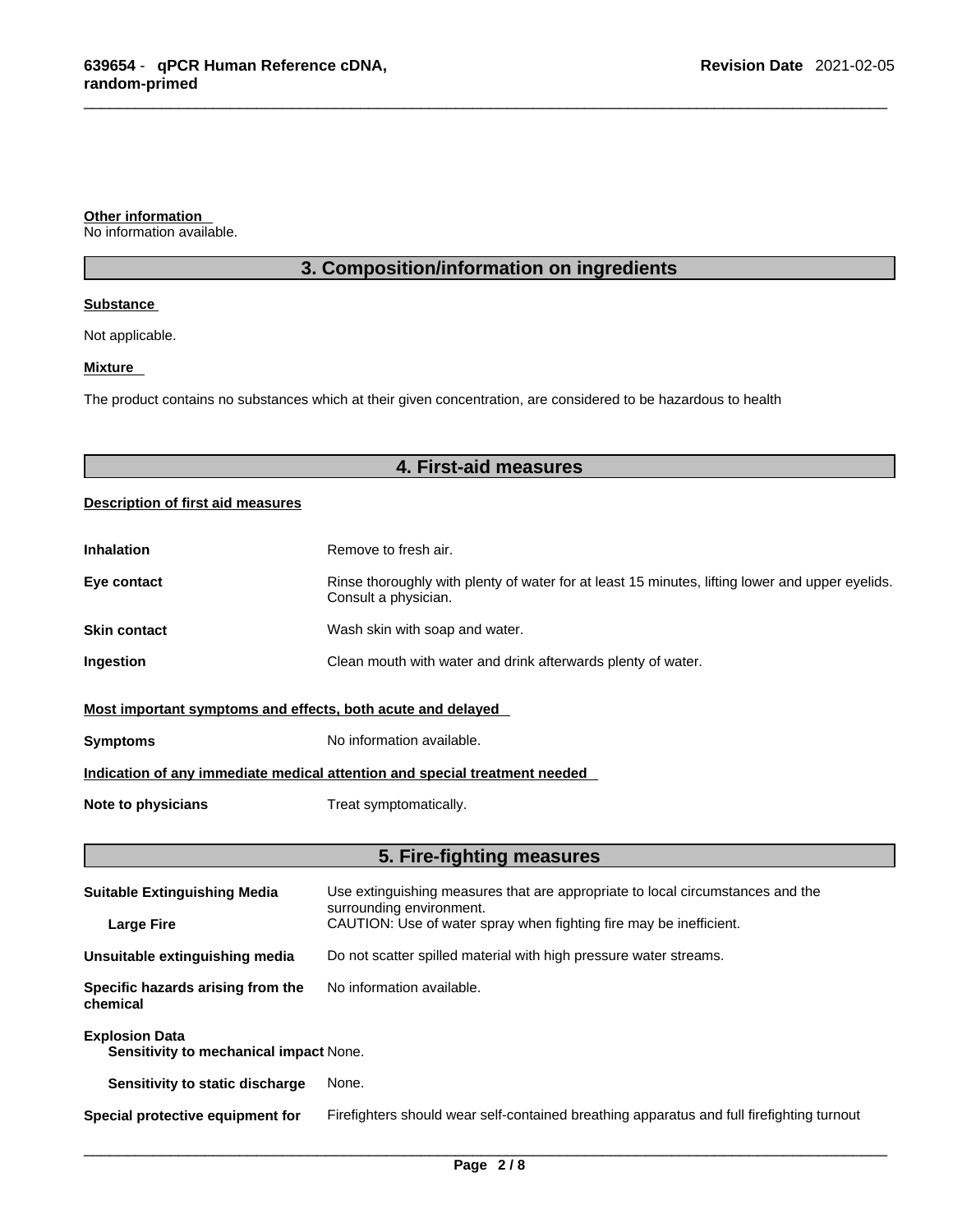# fire-fighters **gear.** Use personal protection equipment. **6. Accidental release measures Personal precautions, protective equipment and emergency procedures Personal precautions** Ensure adequate ventilation. **Methods and material for containment and cleaning up Methods for containment** Prevent further leakage or spillage if safe to do so. **Methods for cleaning up** Pick up and transfer to properly labeled containers. **7. Handling and storage Precautions for safe handling Advice on safe handling** Handle in accordance with good industrial hygiene and safety practice.

#### **Conditions for safe storage, including any incompatibilities**

**Storage Conditions** Keep container tightly closed in a dry and well-ventilated place.

**8. Exposure controls/personal protection**

#### **Control parameters**

| Appropriate engineering controls                                      |                                                                                                                                                                             |  |  |  |  |
|-----------------------------------------------------------------------|-----------------------------------------------------------------------------------------------------------------------------------------------------------------------------|--|--|--|--|
| <b>Engineering controls</b>                                           | <b>Showers</b><br>Eyewash stations<br>Ventilation systems.                                                                                                                  |  |  |  |  |
| Individual protection measures, such as personal protective equipment |                                                                                                                                                                             |  |  |  |  |
| <b>Eye/face protection</b>                                            | No special protective equipment required.                                                                                                                                   |  |  |  |  |
|                                                                       |                                                                                                                                                                             |  |  |  |  |
| Skin and body protection                                              | No special protective equipment required.                                                                                                                                   |  |  |  |  |
| <b>Respiratory protection</b>                                         | No protective equipment is needed under normal use conditions. If exposure limits are<br>exceeded or irritation is experienced, ventilation and evacuation may be required. |  |  |  |  |
| <b>General hygiene considerations</b>                                 | Handle in accordance with good industrial hygiene and safety practice.                                                                                                      |  |  |  |  |

## **9. Physical and chemical properties**

**Information on basic physical and chemical properties**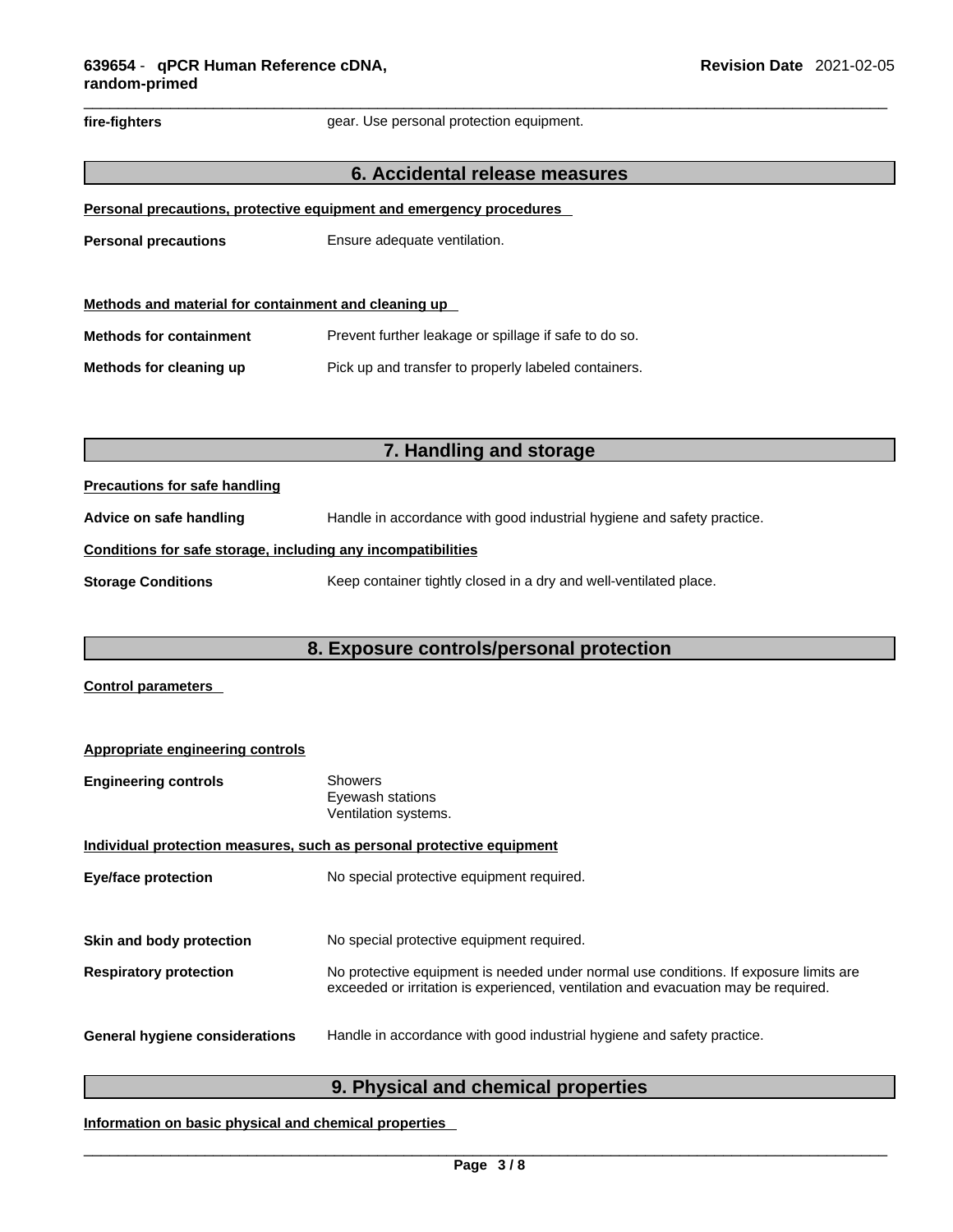| <b>Physical state</b>            | Liquid                   |                  |  |
|----------------------------------|--------------------------|------------------|--|
| Appearance                       | Clear, colorless         |                  |  |
| Color                            | Clear                    |                  |  |
| Odor                             | Odorless                 |                  |  |
| <b>Odor Threshold</b>            | No information available |                  |  |
| <b>Property</b>                  | <b>Values</b>            | Remarks • Method |  |
| pН                               |                          | None known       |  |
| Melting point / freezing point   | No data available        | None known       |  |
| Boiling point/boiling range (°C) | No data available        | None known       |  |
| Flash point                      | No data available        | Open cup         |  |
| <b>Evaporation Rate</b>          | no data available        | None known       |  |
| Flammability (solid, gas)        | no data available        | None known       |  |
| <b>Flammability Limit in Air</b> |                          | None known       |  |
| <b>Upper flammability limit:</b> | No data available        |                  |  |
| Lower flammability limit:        | No data available        |                  |  |
| Vapor pressure                   | no data available        | None known       |  |
| Vapor density                    | No data available        | None known       |  |
| <b>Relative density</b>          |                          | None known       |  |
| <b>Water solubility</b>          | No data available        | None known       |  |
| Solubility in other solvents     | no data available        | None known       |  |
| <b>Partition coefficient</b>     | no data available        | None known       |  |
| Autoignition temperature         | No data available        | None known       |  |
| <b>Decomposition temperature</b> |                          | None known       |  |
| <b>Kinematic viscosity</b>       | No data available        | None known       |  |
| <b>Dynamic Viscosity</b>         | no data available        | None known       |  |
| Other information                |                          |                  |  |
| <b>Explosive properties</b>      | No information available |                  |  |
| <b>Oxidizing properties</b>      | No information available |                  |  |
| Softening point                  | No information available |                  |  |
| Molecular Weight                 | No information available |                  |  |
| VOC Content (%)                  | No information available |                  |  |
| <b>Liquid Density</b>            | No information available |                  |  |
| <b>Bulk Density</b>              | No information available |                  |  |

## **10. Stability and reactivity**

| <b>Reactivity</b>                                                          | No information available.                 |  |
|----------------------------------------------------------------------------|-------------------------------------------|--|
| <b>Chemical stability</b>                                                  | Stable under normal conditions.           |  |
| Possibility of hazardous reactions                                         | None under normal processing.             |  |
| <b>Conditions to Avoid</b>                                                 | None known based on information supplied. |  |
| Incompatible materials                                                     | None known based on information supplied. |  |
| Hazardous decomposition products None known based on information supplied. |                                           |  |

## **11. Toxicological information**

**Information on likely routes of exposure**

| <b>Inhalation</b>   | Specific test data for the substance or mixture is not available. |
|---------------------|-------------------------------------------------------------------|
| Eye contact         | Specific test data for the substance or mixture is not available. |
| <b>Skin contact</b> | Specific test data for the substance or mixture is not available. |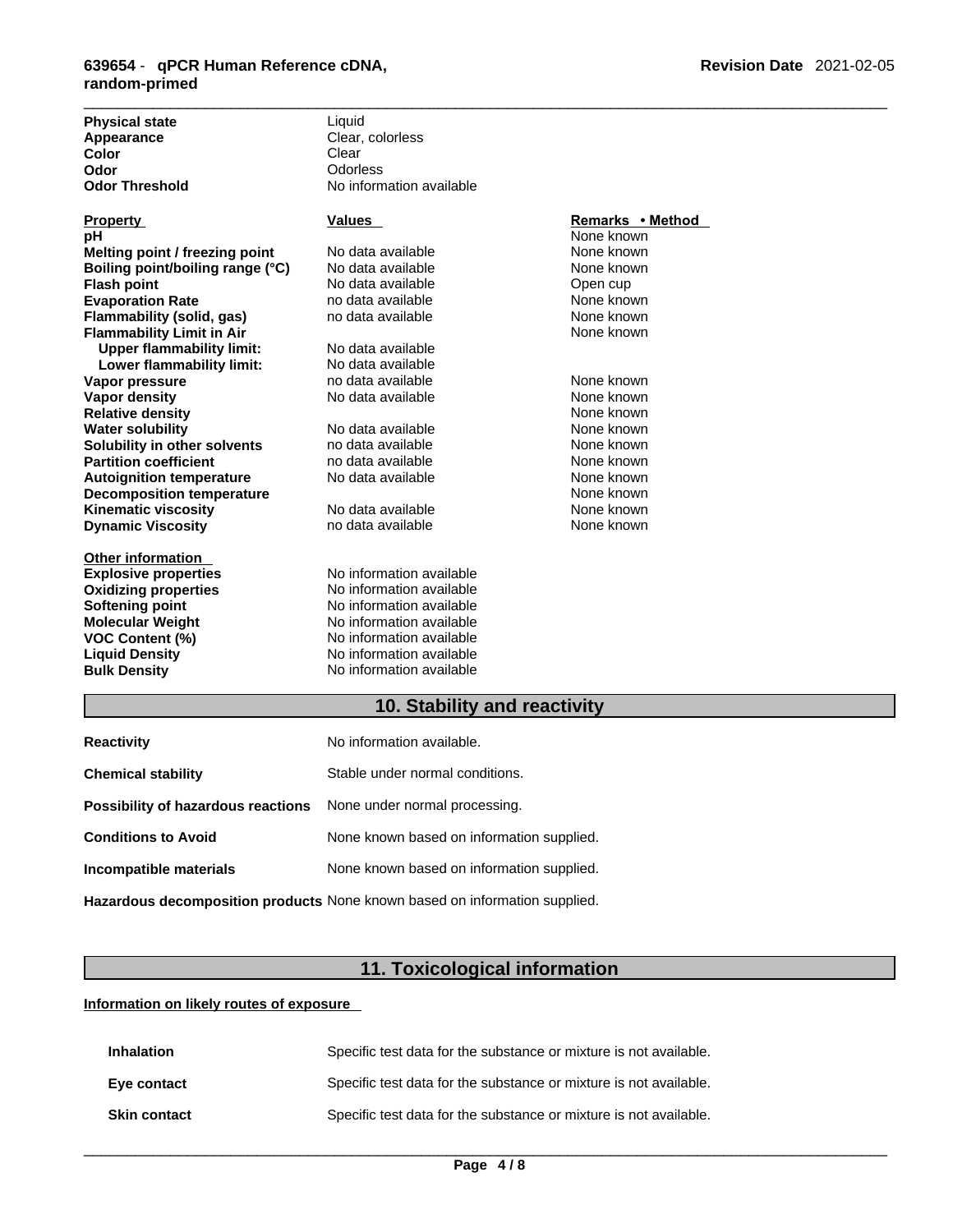| Ingestion                                                                    | Specific test data for the substance or mixture is not available.                          |  |  |  |  |
|------------------------------------------------------------------------------|--------------------------------------------------------------------------------------------|--|--|--|--|
| Symptoms related to the physical, chemical and toxicological characteristics |                                                                                            |  |  |  |  |
| <b>Symptoms</b>                                                              | No information available.                                                                  |  |  |  |  |
| <b>Acute toxicity</b>                                                        |                                                                                            |  |  |  |  |
| <b>Numerical measures of toxicity</b>                                        |                                                                                            |  |  |  |  |
|                                                                              |                                                                                            |  |  |  |  |
|                                                                              |                                                                                            |  |  |  |  |
|                                                                              | Delayed and immediate effects as well as chronic effects from short and long-term exposure |  |  |  |  |
| <b>Skin corrosion/irritation</b>                                             | No information available.                                                                  |  |  |  |  |
| Serious eye damage/eye irritation                                            | No information available.                                                                  |  |  |  |  |
| Respiratory or skin sensitization                                            | No information available.                                                                  |  |  |  |  |
| Germ cell mutagenicity                                                       | No information available.                                                                  |  |  |  |  |
| Carcinogenicity                                                              | No information available.                                                                  |  |  |  |  |
| <b>Reproductive toxicity</b>                                                 | No information available.                                                                  |  |  |  |  |
| <b>STOT - single exposure</b>                                                | No information available.                                                                  |  |  |  |  |
| <b>STOT - repeated exposure</b>                                              | No information available.                                                                  |  |  |  |  |
| <b>Aspiration hazard</b>                                                     | No information available.                                                                  |  |  |  |  |
| Other adverse effects                                                        | No information available.                                                                  |  |  |  |  |
| <b>Interactive effects</b>                                                   | No information available.                                                                  |  |  |  |  |
| 12. Ecological information                                                   |                                                                                            |  |  |  |  |
| <b>Ecotoxicity</b>                                                           | The environmental impact of this product has not been fully investigated.                  |  |  |  |  |
| <b>Persistence and degradability</b>                                         | No information available.                                                                  |  |  |  |  |
| <b>Bioaccumulation</b>                                                       | There is no data for this product.                                                         |  |  |  |  |

**Other adverse effects** No information available.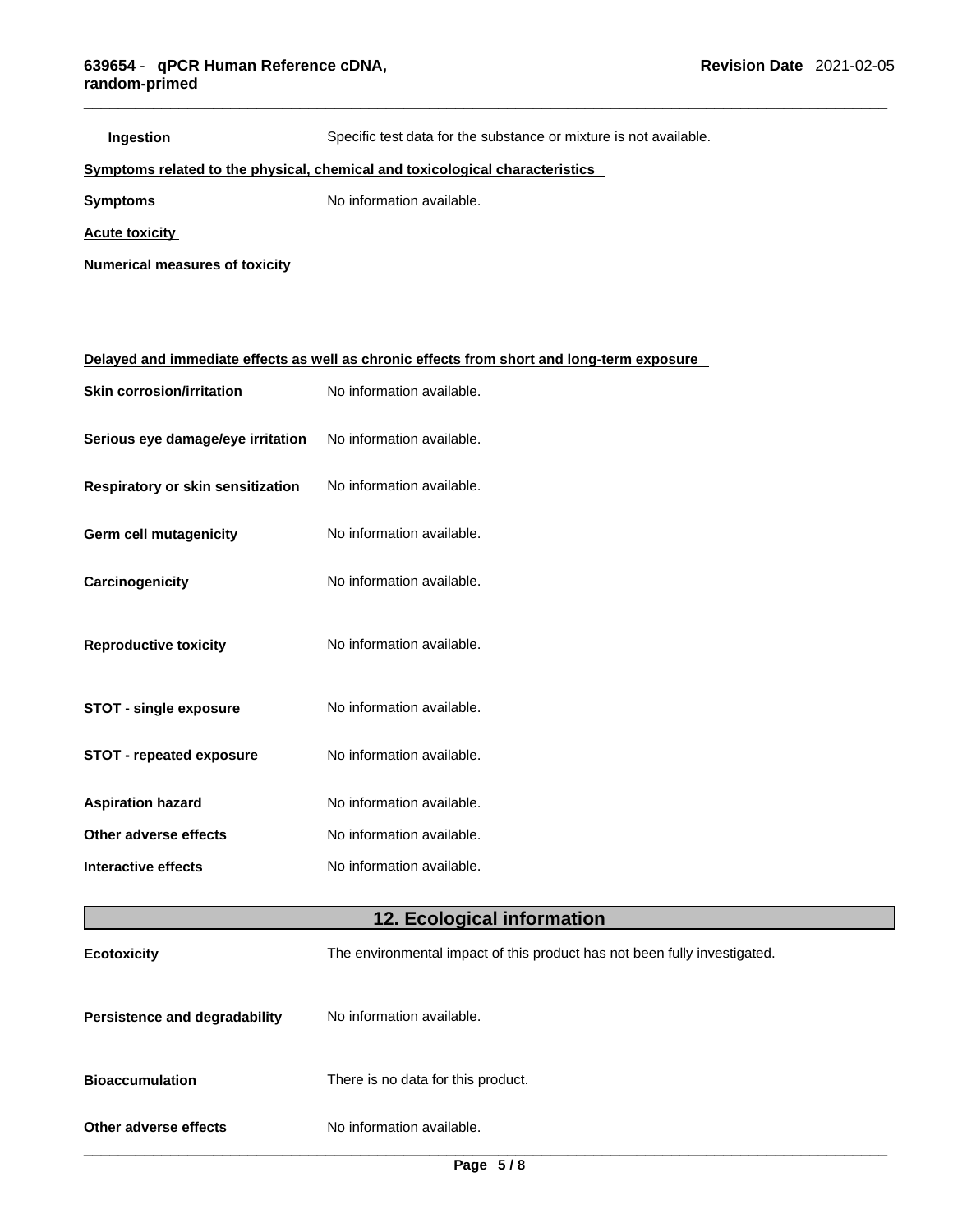#### **13. Disposal considerations**

#### **Waste treatment methods**

| Waste from residues/unused | Dispose of in accordance with local regulations. Dispose of waste in accordance with |
|----------------------------|--------------------------------------------------------------------------------------|
| products                   | environmental legislation.                                                           |
| Contaminated packaging     | Do not reuse empty containers.                                                       |

#### **14. Transport information**

| ADN         | Not regulated |  |
|-------------|---------------|--|
| <b>ADR</b>  | Not regulated |  |
| <u>RID</u>  | Not regulated |  |
| <b>IMDG</b> | Not regulated |  |
| <b>IATA</b> | Not regulated |  |
| ICAO (air)  | Not regulated |  |
| <b>MEX</b>  | Not regulated |  |
| TDG         | Not regulated |  |
| DOT         | Not regulated |  |

## **15. Regulatory information**

#### **International Inventories**

#### **TSCA** -.

\*Contact supplier for details. One or more substances in this product are either not listed on the US TSCA inventory, listed on the confidential US TSCA inventory or are otherwise exempted from inventory listing requirements

| <b>DSL/NDSL</b>      |    |
|----------------------|----|
| <b>EINECS/ELINCS</b> | ٠. |
| <b>ENCS</b>          |    |
| <b>IECSC</b>         | ٠  |
| <b>KECL</b>          |    |
| <b>PICCS</b>         |    |
| <b>AICS</b>          |    |

 **Legend:** 

 **TSCA** - United States Toxic Substances Control Act Section 8(b) Inventory  **DSL/NDSL** - Canadian Domestic Substances List/Non-Domestic Substances List  **EINECS/ELINCS** - European Inventory of Existing Chemical Substances/European List of Notified Chemical Substances  **ENCS** - Japan Existing and New Chemical Substances  **IECSC** - China Inventory of Existing Chemical Substances  **KECL** - Korean Existing and Evaluated Chemical Substances  **PICCS** - Philippines Inventory of Chemicals and Chemical Substances

 **AICS** - Australian Inventory of Chemical Substances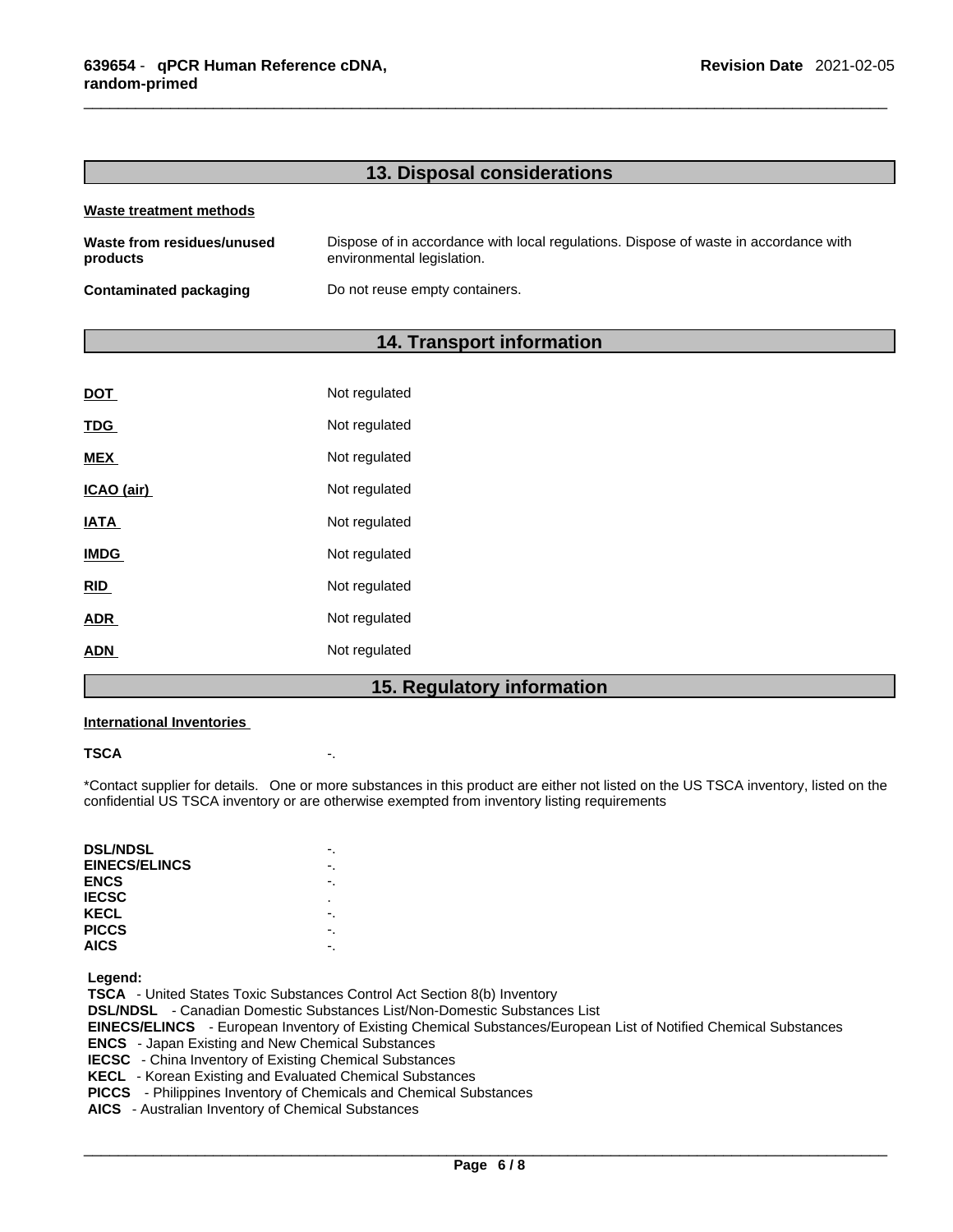#### **US Federal Regulations**

#### **SARA 313**

Section 313 of Title III of the Superfund Amendments and Reauthorization Act of 1986 (SARA). This product does not contain any chemicals which are subject to the reporting requirements of the Act and Title 40 of the Code of Federal Regulations, Part 372.

#### **SARA 311/312 Hazard Categories**

Should this product meet EPCRA 311/312 Tier reporting criteria at 40 CFR 370, refer to Section 2 of this SDS for appropriate classifications.

#### **CWA** (Clean Water Act)

This product does not contain any substances regulated as pollutants pursuant to the Clean Water Act (40 CFR 122.21 and 40 CFR 122.42).

#### **CERCLA**

This material, as supplied, does not contain any substances regulated as hazardous substances under the Comprehensive Environmental Response Compensation and Liability Act (CERCLA) (40 CFR 302) or the Superfund Amendments and Reauthorization Act (SARA) (40 CFR 355). There may be specific reporting requirements at the local, regional, or state level pertaining to releases of this material.

#### **US State Regulations**

#### **California Proposition 65**

This product does not contain any Proposition 65 chemicals.

#### **U.S. State Right-to-Know Regulations**

This product does not contain any substances regulated under applicable state right-to-know regulations

#### **U.S. EPA Label Information**

#### **EPA Pesticide Registration Number** Not applicable

| <b>16. Other information</b>                                                                                                                                                                                                                                                                                                                                                                                                                                                                                                                                                                                                                                                                                                                                                                                    |                                                                           |                                                |      |                                            |  |                                            |  |
|-----------------------------------------------------------------------------------------------------------------------------------------------------------------------------------------------------------------------------------------------------------------------------------------------------------------------------------------------------------------------------------------------------------------------------------------------------------------------------------------------------------------------------------------------------------------------------------------------------------------------------------------------------------------------------------------------------------------------------------------------------------------------------------------------------------------|---------------------------------------------------------------------------|------------------------------------------------|------|--------------------------------------------|--|--------------------------------------------|--|
| <b>NFPA</b><br><b>HMIS</b>                                                                                                                                                                                                                                                                                                                                                                                                                                                                                                                                                                                                                                                                                                                                                                                      | Health hazards 0<br>Health hazards 0                                      | <b>Flammability 0</b><br><b>Flammability 0</b> |      | <b>Instability</b> 0<br>Physical hazards 0 |  | Special hazards -<br>Personal protection X |  |
|                                                                                                                                                                                                                                                                                                                                                                                                                                                                                                                                                                                                                                                                                                                                                                                                                 | Key or legend to abbreviations and acronyms used in the safety data sheet |                                                |      |                                            |  |                                            |  |
|                                                                                                                                                                                                                                                                                                                                                                                                                                                                                                                                                                                                                                                                                                                                                                                                                 | Legend Section 8: EXPOSURE CONTROLS/PERSONAL PROTECTION                   |                                                |      |                                            |  |                                            |  |
| <b>TWA</b>                                                                                                                                                                                                                                                                                                                                                                                                                                                                                                                                                                                                                                                                                                                                                                                                      | Time weighted average                                                     |                                                | STEL | Short term exposure limit                  |  |                                            |  |
| Ceiling                                                                                                                                                                                                                                                                                                                                                                                                                                                                                                                                                                                                                                                                                                                                                                                                         | Maximum limit value                                                       |                                                |      | Skin designation                           |  |                                            |  |
| Key literature references and sources for data used to compile the SDS<br>Agency for Toxic Substances and Disease Registry (ATSDR)<br>U.S. Environmental Protection Agency ChemView Database<br>European Food Safety Authority (EFSA)<br>EPA (Environmental Protection Agency)<br>Acute Exposure Guideline Level(s) (AEGL(s))<br>U.S. Environmental Protection Agency Federal Insecticide, Fungicide, and Rodenticide Act<br>U.S. Environmental Protection Agency High Production Volume Chemicals<br>Food Research Journal<br>Hazardous Substance Database<br>International Uniform Chemical Information Database (IUCLID)<br>Japan GHS Classification<br>Australia National Industrial Chemicals Notification and Assessment Scheme (NICNAS)<br>NIOSH (National Institute for Occupational Safety and Health) |                                                                           |                                                |      |                                            |  |                                            |  |